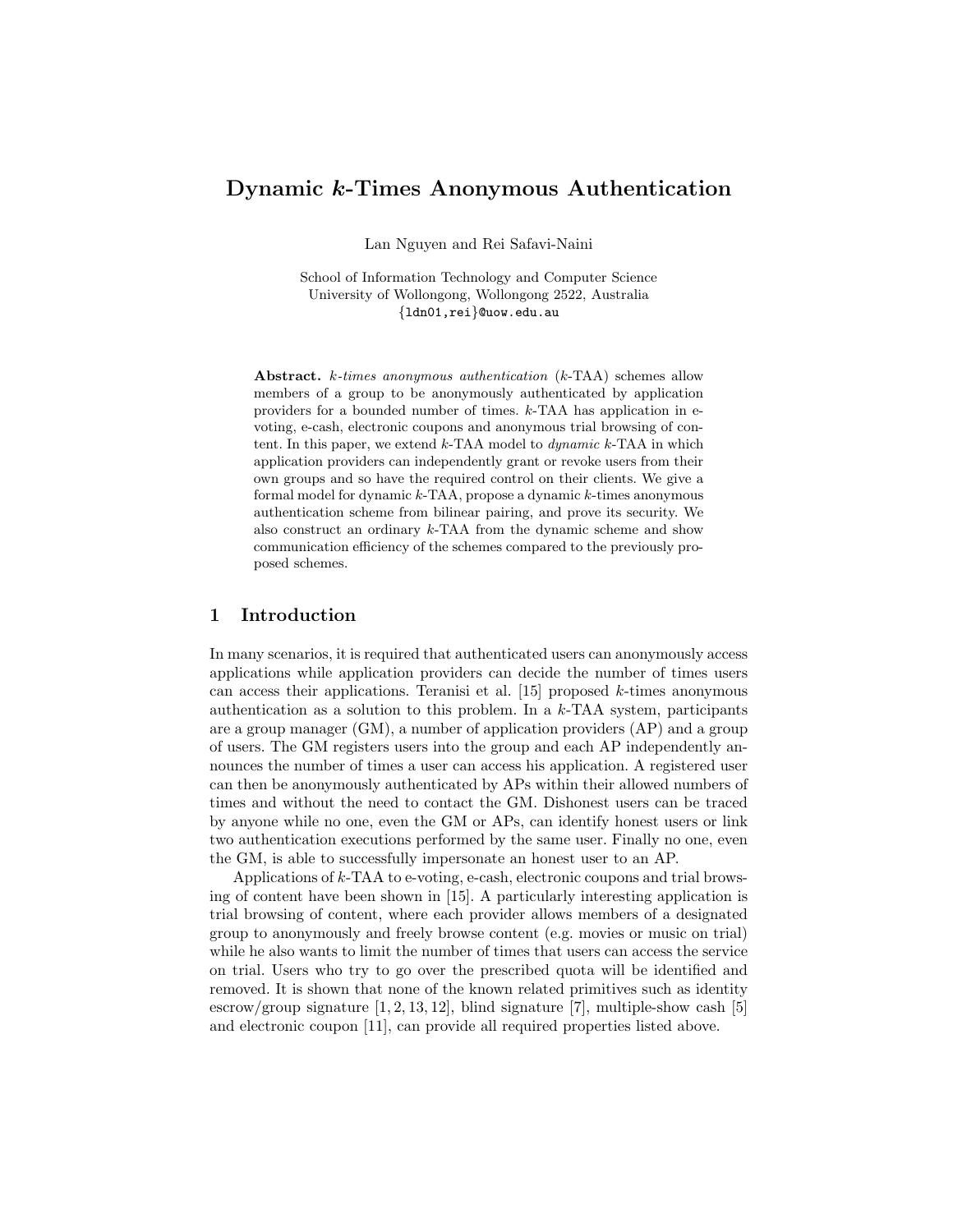However, k-TAA schemes are inflexible in the sense that the GM decides on the group membership and APs do not have any control over giving users access permission to their services. APs are passive and their role is limited to announcing the number of times a user can access their applications. This requires a lot of trust to be put on the GM and all group members to share all applications offered by all APs. In practice, APs want to select their user groups and grant or revoke access to users independently. For example, in the case of trial browsing, the AP may prefer to give access to users with good profile, or he may require some small fee to be included in his group. Another case is when the AP needs to put also an expiry date on the trial access. We introduce *dynamic*  $k$ -times anonymous authentication to provide these properties. In dynamic  $k$ -TAA, APs have more control over granting and revoking access to their services, and less trust and computation from the GM is required. Dynamic k-TAA allows APs to restrict access to their services based on not only the number of times but also other factors such as expiry date and so can be used in much wider range of realistic scenarios.

#### Our contribution

We extend the formal model of  $k$ -TAA in [15] to a formal model of *dynamic*  $k$ -TAA schemes and construct a dynamic  $k$ -TAA scheme from bilinear pairings. We also construct a new k-TAA scheme, and prove security of both schemes under the Strong Diffie-Hellman (SDH) and the Decisional Bilinear Diffie-Hellman (DBDH) assumptions. Dynamic k-TAAs have two new procedures, i.e. granting access and revoking access, that allow APs to grant and revoke users' access, respectively. Security requirements of dynamic systems are similar to the original k-TAAs but are more complex to accommodate the dynamic property.

We propose a new assumption,  $(l, m, n)$ -DBDH, and prove that it is implied by the DBDH assumption. And we show that our schemes have lower communication costs than the TFS04 scheme. For example, for  $k$ -times authentication with a comparable level of security (1024 bit composite modulus for TFS04) the communication costs of our two schemes are  $60k+224$  bytes and  $60k+304$  bytes, respectively, while the cost of the TFS04 scheme is  $60k + 1617$  bytes. The interactive protocols in our schemes achieve perfect zero-knowledge whereas those in the TFS04 scheme only provide statistical zero-knowledge. (We note that in all cases honest verifier model is used.) Adapting a revocation method proposed in [6] to our system, the revocation costs become independent of the group size and the number of revoked users.

The organization of the paper is as follows. We give the background in section 2 and present the model of dynamic k-TAA schemes in section 3. Section 4 gives descriptions of our dynamic and ordinary k-TAA schemes with their security proofs, and provides efficiency analysis of the schemes and comparison of communication costs with the TFS04 scheme.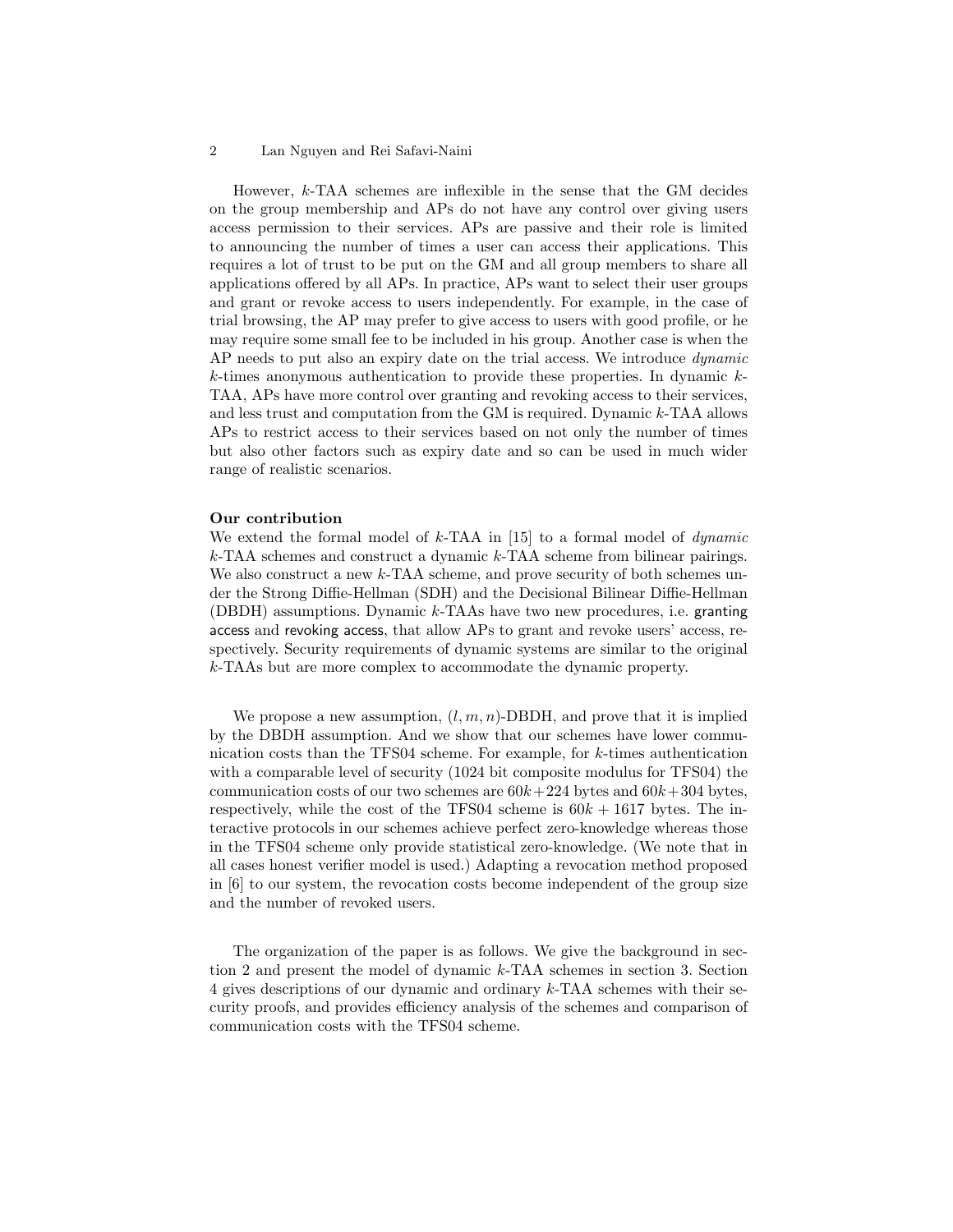# 2 Preliminaries

**Notation.** A function  $f : \mathbb{N} \to \mathbb{R}^+$  is called *negligible*, if for every positive number  $\alpha$ , there exists a positive integer  $\kappa_0$  such that for every integer  $\kappa$  >  $\kappa_0$ , it holds that  $f(\kappa) < \kappa^{-\alpha}$ . Let PT denote polynomial-time, PPT denote probabilistic PT and DPT denote deterministic PT. For a PT algorithm  $\mathcal{A}(\cdot)$ , " $x \leftarrow A(\cdot)$ " denotes an output from the algorithm. For a set  $X, "x \leftarrow X"$  denotes an element uniformly chosen from  $X$ , and  $\#X$  denotes the number of elements in **X**. Let "Pr[*Procedures*] $Predict$ " denote the probability that *Predicate* is true after executing the *Procedures*,  $\mathcal{H}_{\mathbf{X}}$  denote a hash function from the set of all finite binary strings  $\{0,1\}^*$  onto the set **X**, and  $PK\{x: R(x)\}$  denote a proof of knowledge of x that satisfies the relation  $R(x)$ .

### 2.1 Bilinear Groups

Let  $\mathbb{G}_1, \mathbb{G}_2$  be additive cyclic groups generated by  $P_1$  and  $P_2$ , respectively, whose orders are a prime  $p$ , and  $\mathbb{G}_T$  be a cyclic multiplicative group with the same order p. Suppose there is an isomorphism  $\psi : \mathbb{G}_2 \to \mathbb{G}_1$  such that  $\psi(P_2) = P_1$ . Let  $e:\mathbb{G}_1\times\mathbb{G}_2\to\mathbb{G}_T$  be a bilinear pairing with the following properties:

- 1. Bilinearity:  $e(aP, bQ) = e(P, Q)^{ab}$  for all  $P \in \mathbb{G}_1, Q \in \mathbb{G}_2, a, b \in \mathbb{Z}_p$
- 2. Non-degeneracy:  $e(P_1, P_2) \neq 1$
- 3. **Computability:** There is an efficient algorithm to compute  $e(P,Q)$  for all  $P \in \mathbb{G}_1, Q \in \mathbb{G}_2$

For simplicity, hereafter, we set  $\mathbb{G}_1 = \mathbb{G}_2$  and  $P_1 = P_2$  but the proposed schemes can be easily modified for the general case when  $\mathbb{G}_1 \neq \mathbb{G}_2$ .

We define a Bilinear Pairing Instance Generator as a PPT algorithm  $\mathcal G$  that takes as input a security parameter  $1^{\kappa}$  and returns a uniformly random tuple  $\mathbf{t} = (p, \mathbb{G}_1, \mathbb{G}_T, e, P)$  of bilinear pairing parameters, including a prime number p of size  $\kappa$ , a cyclic additive group  $\mathbb{G}_1$  of order p, a multiplicative group  $\mathbb{G}_T$  of order p, a bilinear map  $e : \mathbb{G}_1 \times \mathbb{G}_1 \to \mathbb{G}_T$  and a generator P of  $\mathbb{G}_1$ .

# 2.2 Complexity Assumptions

 $q$ -Strong Diffie-Hellman ( $q$ -SDH) Assumption. For every PPT algorithm A, the following function  $Adv_{\mathcal{A}}^{\mathbf{q}\text{-}\mathbf{S}\mathbf{D}\mathbf{H}'}(\kappa)$  is negligible.

$$
Adv_{\mathcal{A}}^{\mathbf{q}\text{-}}SDH_{(\kappa)} = Pr[(\mathcal{A}(\mathbf{t}, P, sP, \dots, s^qP) = (c, \frac{1}{s+c}P)) \land (c \in \mathbb{Z}_p)]
$$

where  $\mathbf{t} = (p, \mathbb{G}_1, \mathbb{G}_T, e, P) \leftarrow \mathcal{G}(1^{\kappa})$  and  $s \leftarrow \mathbb{Z}_p^*$ .

The q-SDH assumption is proposed by Boneh and Boyen [3] and is originated from an earlier (and weaker) assumption introduced by Mitsunari et. al. [10]. The assumption informally means that there is no PPT algorithm that can compute a pair  $(c, \frac{1}{s+c}P)$ , where  $c \in \mathbb{Z}_p$ , from a tuple  $(P, sP, \ldots, s^qP)$ , where  $s \leftarrow \mathbb{Z}_p^*$ .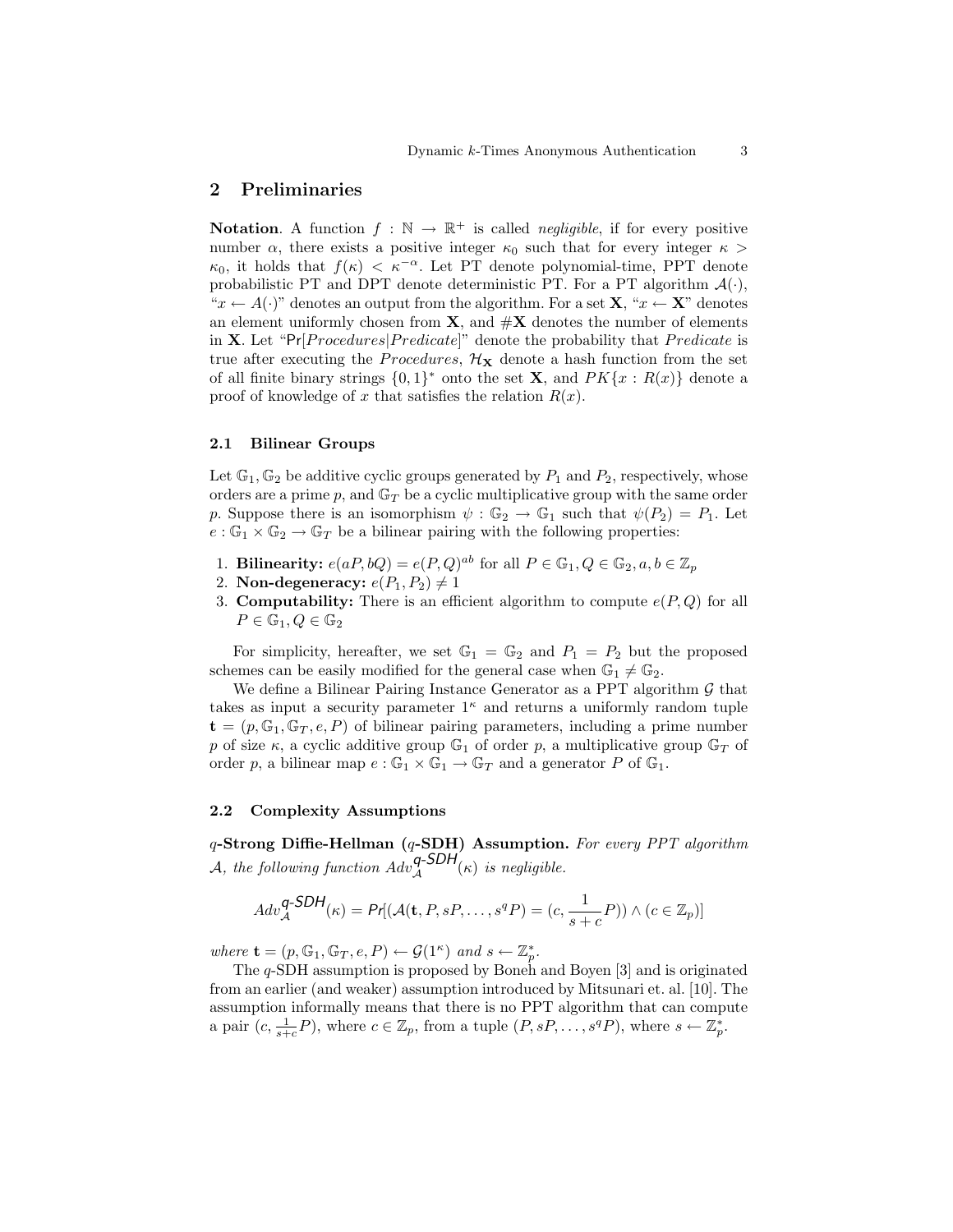Decisional Bilinear Diffie-Hellman (DBDH) Assumption. For every PPT algorithm A, the following function  $Adv_{\mathcal{A}}^{DBDH}(\kappa)$  is negligible.

$$
Adv_{\mathcal{A}}^{DBDH}(\kappa) = |Pr[\mathcal{A}(\mathbf{t}, aP, bP, cP, e(P, P)^{abc}) = 1] - Pr[\mathcal{A}(\mathbf{t}, aP, bP, cP, \Gamma) = 1]|
$$

where  $\mathbf{t} = (p, \mathbb{G}_1, \mathbb{G}_T, e, P) \leftarrow \mathcal{G}(1^{\kappa}), \Gamma \leftarrow \mathbb{G}_T^*$  and  $a, b, c \leftarrow \mathbb{Z}_p^*$ .

Informally, the DBDH assumption states that there is no PPT algorithm that can distinguish between a tuple  $(aP, bP, cP, e(P, P)^{abc})$  and a tuple  $(aP, bP, cP, eQ)$  $\Gamma$ ), where  $\Gamma \leftarrow \mathbb{G}_T^*$  and  $a, b, c \leftarrow \mathbb{Z}_p^*$ .

The Discrete Log (DL) assumption can be found in the full version [14] and it is easy to prove that either SDH or DBDH implies DL.

# 3 A Model for Dynamic k-TAA schemes

We propose a formal model for dynamic  $k$ -TAA and underline the differences between this model and the TFS04 model for ordinary k-TAA in [15].

#### 3.1 Entities and Procedures

Entities in the model are the GM, APs and users; the procedures are setup, joining, bound announcement, granting access, revoking access, authentication and public tracing. In the setup procedure (SETUP), the GM obtains a group public key/group secret key pair, and each AP  $\mathcal V$  obtains a pair of public and secret keys  $(apk<sub>V</sub>, ask<sub>V</sub>)$ . AP V also has an *access group AG*<sub>V</sub> which is the set user identities who can access his application, and also some other public information  $PI_{\mathcal{V}}$ .  $AG_{\mathcal{V}}$  is initially empty.

The joining procedure  $(U_{JOIN-GM}, U_{JOIN-U})$  allows a user i to join the group by obtaining a member public key/member secret key pair  $(mpk<sub>i</sub>,msk<sub>i</sub>)$ and the GM adds the user's identification and public key to an identification list LIST. In the bound announcement procedure (BD-ANN), an AP announces the number of times a group member can access his application by publishing his identity  $ID$ , and the upper bound k. An AP  $V$  uses the granting access procedure (GRAN-AP) to give selected group members permission to access the his application. He includes the new member in his access group  $AG<sub>V</sub>$  and updates his public information  $PI_v$ . Similarly, in the revoking access procedure (REVO-AP), AP  $\mathcal V$  can stop a group member from accessing his application by excluding the member from his access group and updating his public information. The authentication procedure  $(U_{AUTH-AP}, U_{AUTH-U})$ , between a user i and AP V succeeds if and only if user i has been granted access and his access has not been revoked, and the number of accesses has not reached the allowed number.  $AP$   $V$  records the transcripts of authentication executions in the authentication log LOG. Tracing procedure TRACE can be executed by anyone using the public information and the authentication log. Possible outputs of the procedure are user i's identity, GM, or NO-ONE which mean "user i tries to access more than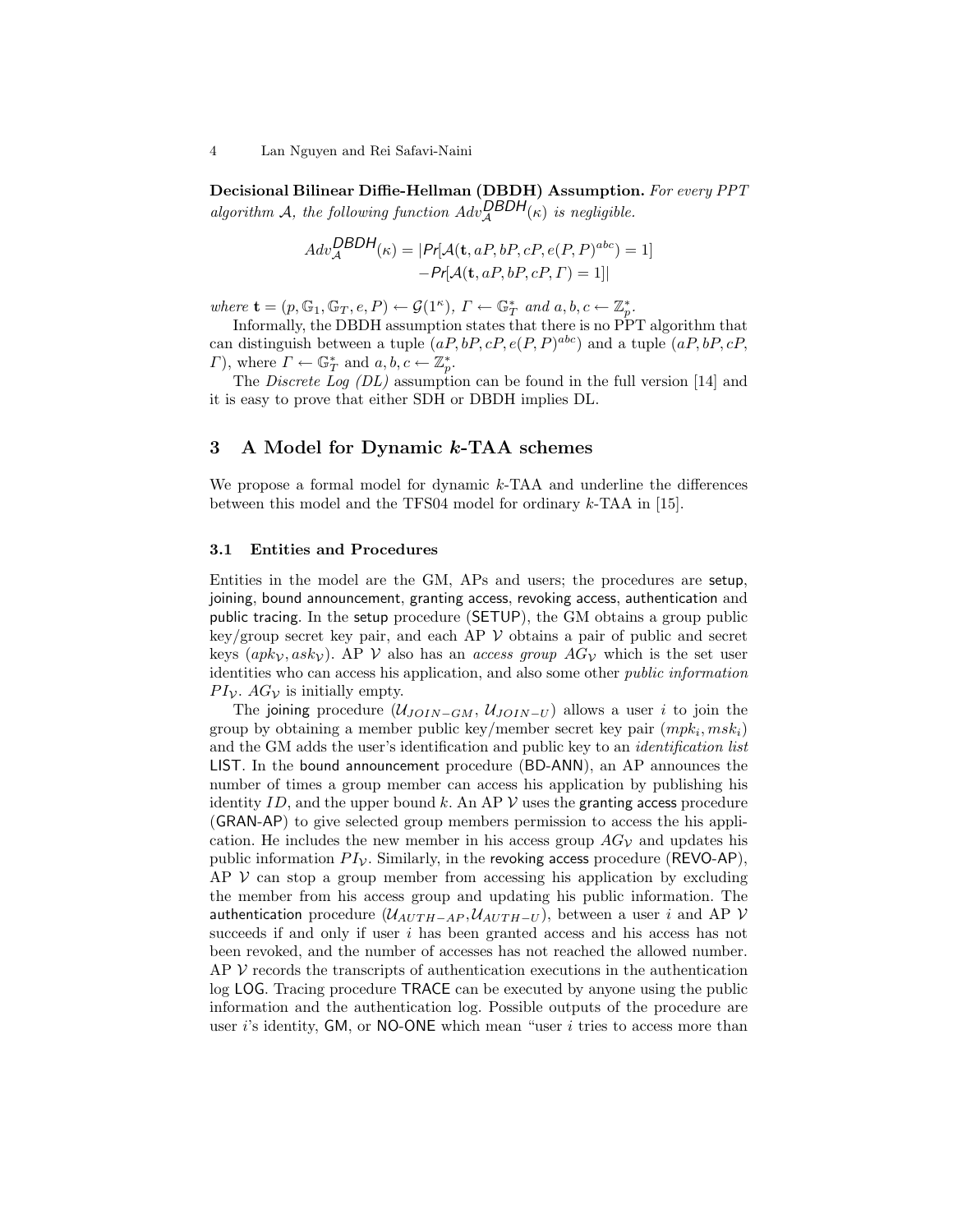the prescribed limit", "the GM published information is not correct", and "the public tracing procedure cannot find any malicious entity", respectively.

The main difference between dynamic k-TAA and the TFS04 model with regard to procedures is that an AP has a pair of public and secret keys and maintains his own access group using two new procedures, granting access and revoking access; and authentication procedure succeeds only if the user has been granted access, the access has not been revoked, and he has not accessed the application over the allowed number of times.

# 3.2 Oracles

The adversary has access to a number of oracles and can query them according to the description below, to learn about the system and increase his success chance in the attacks.

**List oracle model** We will use a *list* oracle  $\mathcal{O}_{LIST}$  first defined in [15]. The oracle is used to ensure correct correspondence between the identity of a group member and his public key. In *list oracle model* there is a  $\mathcal{O}_{LIST}$  oracle which manages the LIST that contains identities and the corresponding public key list. The response of the oracle to a query to view a group member's public key is the member's public key. The oracle allows an entity to choose and write a user's pair of identity and public key to the LIST only if the entity is the user or a colluder with the user. The oracle allows an entity to delete data from LIST only if the entity is the GM or a colluder with the GM.

Other oracles Other oracles in our model are the *join GM* oracle  $\mathcal{O}_{JOIN-GM}$ , the join user oracle  $\mathcal{O}_{JOIN-U}$ , the *authentication AP* oracle  $\mathcal{O}_{AUTH-AP}$ , the authentication user oracle  $\mathcal{O}_{AUTH-U}$ , the query oracle  $\mathcal{O}_{QUERY}$ , the granting user oracle  $\mathcal{O}_{GRAN-AP}$ , the revoking user oracle  $\mathcal{O}_{REVO-AP}$  and the corrupting AP oracle  $\mathcal{O}_{CORR-AP}$ . The  $\mathcal{O}_{JOIN-GM}$  oracle, given a user specified by the adversary, performs joining procedure as executed by the honest GM on the user. The  $\mathcal{O}_{JOIN-U}$  oracle, given an honest user specified by the adversary, performs joining procedure between the GM and the user. The  $\mathcal{O}_{AUTH-AP}$  oracle, given an honest AP and a user from the adversary, makes the AP to perform an authentication procedure with the user. The  $\mathcal{O}_{AUTH-U}$  oracle, given an honest user and an AP, makes the user to perform an authentication procedure with the AP. Oracles  $\mathcal{O}_{LIST}$ ,  $\mathcal{O}_{JOIN-U}$ ,  $\mathcal{O}_{JOIN-GM}$  and  $\mathcal{O}_{AUTH-AP}$  are the same as in TFS04 model and their formal definition can be found in [15].

The  $\mathcal{O}_{QUERY}$  oracle gives the adversary the challenged authentication transcript in the D-Anonymity definition and more details can be found in this definition. The  $\mathcal{O}_{QUERY}$  oracle first checks if input identities  $i_1$  and  $i_2$  are current members of the input AP with identity  $ID$ ; if not, it outputs CHEAT. It then proceeds, as defined in [15], by randomly choosing one of the two identities and executing the authentication procedure between the chosen identity and the input AP. The  $\mathcal{O}_{AUTH-U}$  oracle performs as defined in [15], but it takes one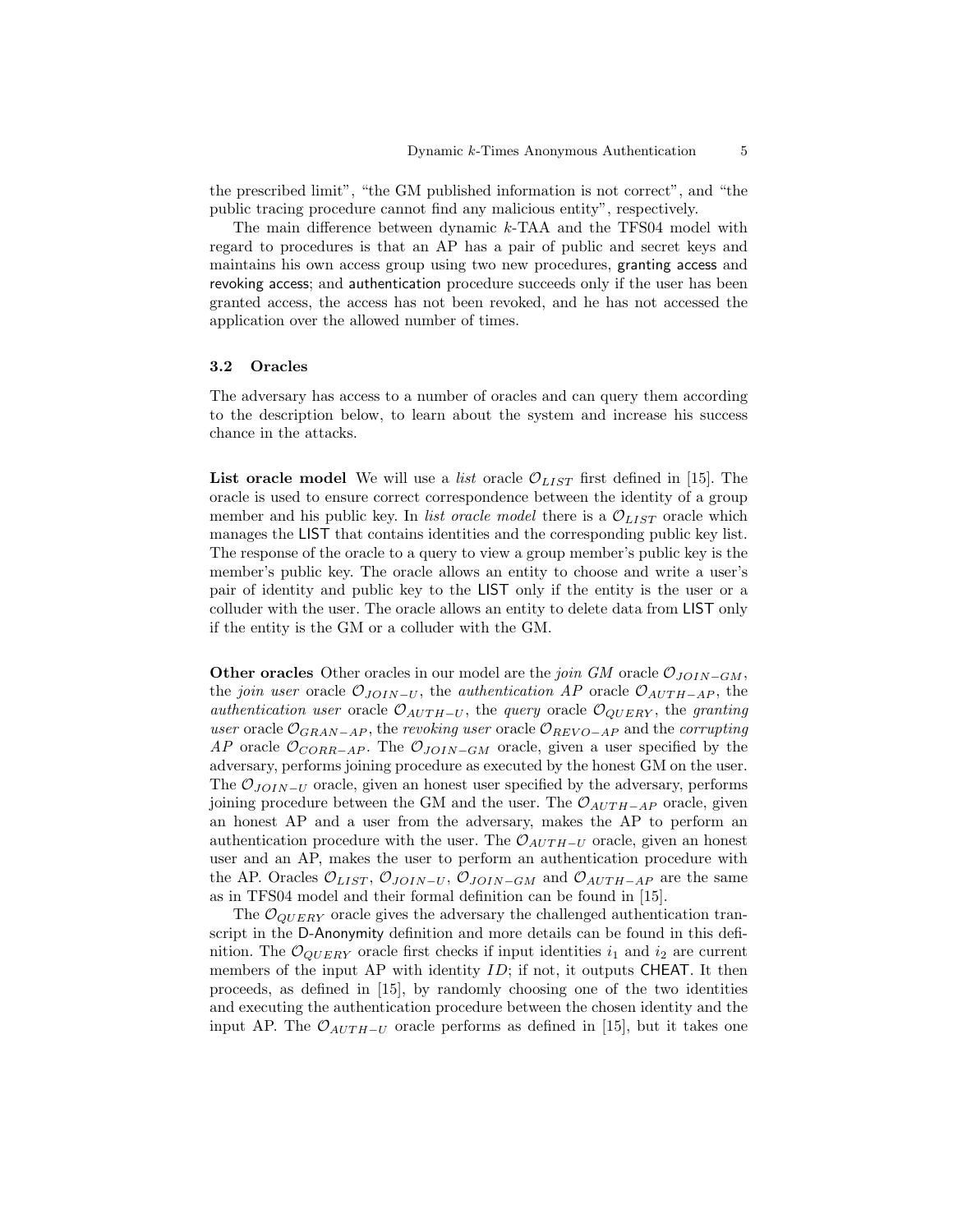more input  $(ID, k)$  to indicate the AP. The formal definitions of  $\mathcal{O}_{QUERY}$  and  $\mathcal{O}_{AUTH-U}$  are presented in the full version [14].

We introduce three new oracles,  $\mathcal{O}_{GRAN-AP}$ ,  $\mathcal{O}_{REVO-AP}$  and  $\mathcal{O}_{CORR-AP}$ . The  $O_{GRAN-AP}$  oracle takes as input an honest AP and a user and executes the granting access procedure GRAN-AP by the AP to grant access to the user. The  $\mathcal{O}_{REVO-AP}$  oracle takes as input an honest AP and a member of the AP's access group and executes the revoking access procedure REVO-AP by the AP to revoke access from the user. The  $\mathcal{O}_{CORR-AP}$  oracle corrupts an AP specified by the adversary and maintains the set  $S_{CORR-AP}$  of corrupted APs. The formal definitions and explanation of these oracles are presented in the full version [14].

# 3.3 Security Requirements

Security requirements of dynamic k-TAA are D-Correctness, D-Anonymity, D-Detectability, D-Exculpability for users and D-Exculpability for the GM. These are similar to requirements Correctness, Anonymity, Detectability, Exculpability for users and Exculpability for the GM defined in the TFS04 model.

In the following we give an informal definition of these requirements. D-Correctness requires that an honest member who is in the access group of an honest AP and has not performed the authentication procedure for more than the allowed number of times, be successfully authenticated by the AP. D-Anonymity means that it is computationally hard for the adversary to distinguish between authentication executions of two honest group members  $i_1$  and  $i_2$  who are in the access group of an AP, and have not performed authentication with the AP for more than the limited number of times, even if the GM, all APs, and all users except  $i_1$  and  $i_2$  are corrupted. D-Detectability means that if a subgroup of corrupted members have performed the authentication procedure with the same honest AP for more than the allowed number of times, then the public tracing procedure using the AP's authentication log outputs NO-ONE with negligible probability. D-Exculpability for users means that the tracing procedure does not output the identity of an honest user even if other users, the GM and all APs are corrupted. D-Exculpability for the GM means that the tracing procedure does not output the honest GM even if all users and all APs are corrupted. The difference between D-Detectability and Detectability is more significant and so the formal definition of D-Detectability is given below. The formal definitions of other requirements can be found in the full version [14].

**D-Detectability.** The adversary  $A$  is allowed to corrupt all members and the experiment has two stages. In the first stage, the adversary can query the three new oracles ( $\mathcal{O}_{GRAN-AP}$ ,  $\mathcal{O}_{REVO-AP}$  and  $\mathcal{O}_{CORR-AP}$ ),  $\mathcal{O}_{LIST}$ ,  $\mathcal{O}_{JOIN-GM}$ and  $\mathcal{O}_{AUTH-AP}$ . After that, all authentication logs of all APs are emptied. Then the adversary continues the experiments, but without access to the revoking oracle  $\mathcal{O}_{REVO-AP}$ . The adversary wins if he can be successfully authenticated by an honest AP with identity ID and access bound k for more than  $k \times #AG_{ID}$ , where  $\#AG_{ID}$  is the number of members in the AP's access group. The set  $S_{AUTH-AP}$  contains all APs' information used by the  $\mathcal{O}_{AUTH-AP}$ , and  $LOG_{ID}$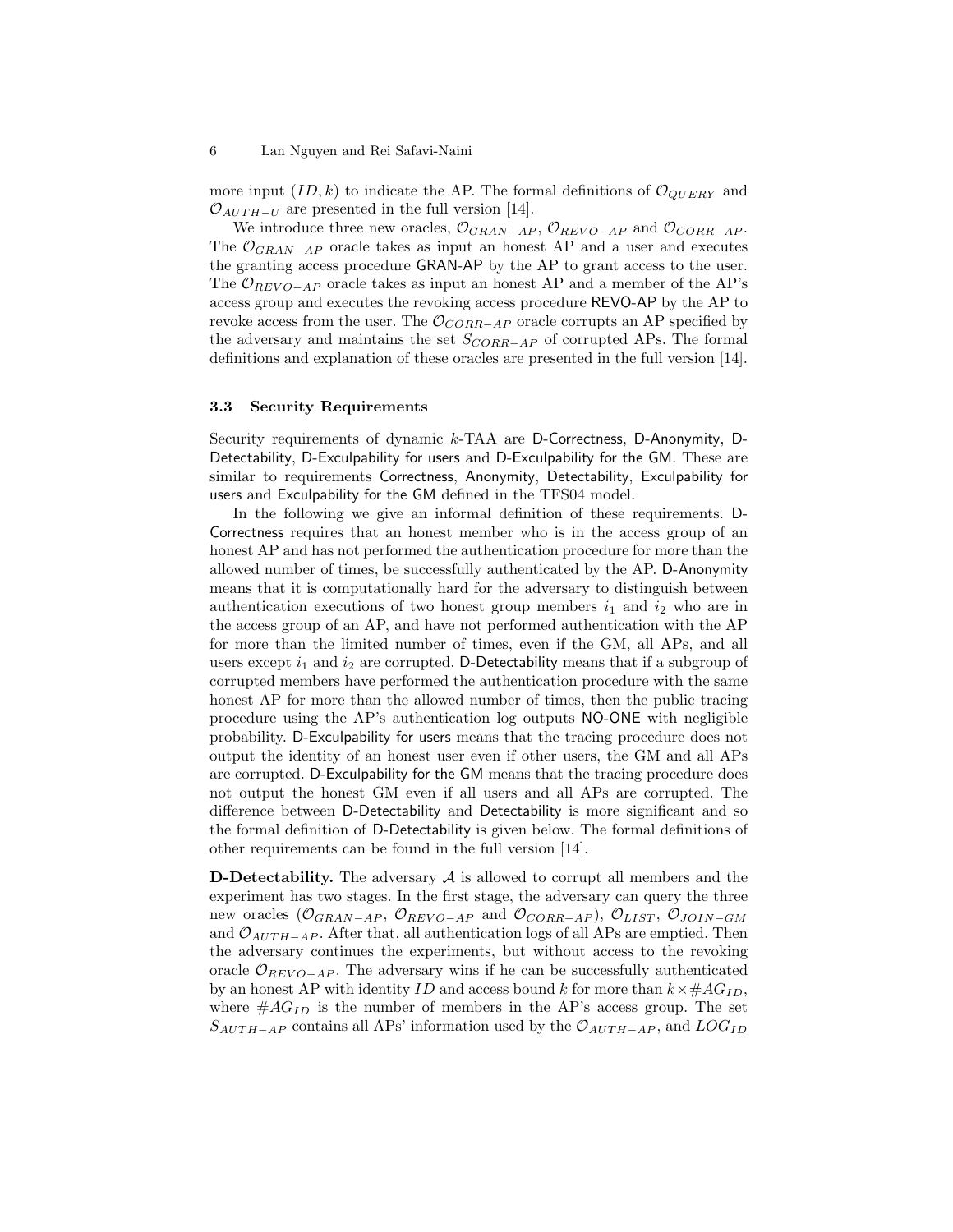is the authentication log produced by  $\mathcal{O}_{AUTH-AP}$  using information of the AP  $(ID, k)$ . The formula of the experiment is as follows.

Experiment  $\mathsf{Exp}^{d-decis}_{\mathcal{A},\mathcal{H}}(\kappa)$  $((gpk, gsk), \{(apk, ask)\}) \leftarrow SETUP(1^{\kappa}).$  $St \leftarrow \mathcal{A}^{ORACLES}(1^{\kappa})$  where  $ORACLES = \{ \mathcal{O}_{LIST}(\{GM\}^c, \cdot), \}$  $\mathcal{O}_{JOIN-GM}(gpk, gsk, \cdot), \mathcal{O}_{AUTH-AP}(gpk, \cdot, \cdot), \mathcal{O}_{GRAN-AP}(gpk, \cdot, \cdot),$  $\mathcal{O}_{REVO-AP}(gpk, \cdot, \cdot), \mathcal{O}_{CORR-AP}(\cdot).$ Empty all LOGs.  $\mathcal{A}^{ORACLES\setminus\{\mathcal{O}_{REVO-AP}(gpk,\cdot,\cdot)\}}(St).$ If  $(\exists (ID, k) \in S_{AUTH-AP} \setminus S_{CORR-AP} \text{ s.t. } #LOG_{ID} > k \times #AG_{ID})$ Return  $TRACE^{O_{LIST}(\emptyset, \cdot)}(gpk, apk_{ID}, LOG_{ID}).$ 

Return ⊥.

A dynamic k-TAA scheme provides D-Detectability if the following function  $Adv_{\mathcal{A}}^{d-decis}(\kappa)$  is negligible.

$$
Adv_{\mathcal{A}}^{d-decis}(\kappa) = \Pr[\text{Exp}_{\mathcal{A}, \mathcal{H}}^{d-decis}(\kappa) = \text{NO-ONE}]
$$

Similar to arguments for group signatures [2], these requirements for dynamic k-TAA also imply unforgeability, coalition resistance and traceability that can be informally defined as follows. Unforgeability means that any adversary, who is not in the access group of an AP, can not be authenticated by the AP without colluding with some group members, or both of the GM and the AP. Coalition resistance means that a colluding subset of group members can not produce a new member public key/secret key pair which has not been generated in the joining procedure. Traceability means that if a user has accessed an AP for more than the bound number of times, then that user can be traced from the public information and the AP's authentication log.

# 4 A Dynamic k-TAA scheme

### 4.1 Overview

Our proposed scheme is constructed in cyclic groups with bilinear mapping. For simplicity, we present the scheme when the groups  $\mathbb{G}_1$  and  $\mathbb{G}_2$  are the same but the scheme can be easily modified for the general case when  $\mathbb{G}_1 \neq \mathbb{G}_2$ .

Suppose a bilinear pairing tuple  $(p, \mathbb{G}_1, \mathbb{G}_T, e, P)$  is given, the GM's group secret key is  $\gamma \leftarrow \mathbb{Z}_p^*$  and group public key is  $(P, P_{pub} = \gamma P, P_0 \leftarrow \mathbb{G}_1, H, G_1, G_2 \leftarrow$  $\mathbb{G}_1, \Delta = e(P, P)$ . In the joining procedure, a user obtains a membership public key/secret key pair  $((a, S), x)$  from the GM such that  $S = \frac{1}{\gamma + a}(xP + P_0)$ , where P and  $P_0$  are in the GM's public key,  $\gamma$  is the GM's secret key and x is randomly generated by both the user and the GM but is only known to the user. The user can be anonymously authenticated as a group member by proving the knowledge of  $(a, S, x)$  such that  $e(S, aP + P_{pub}) = e(xP + P_0, P)$ .

An AP publishes  $k$  tag bases to be used for up to  $k$  times user access to the AP's service. A tag base is a pair  $(\Theta_i, \check{\Theta}_i)$  of  $\mathbb{G}_T$ 's elements. In an authentication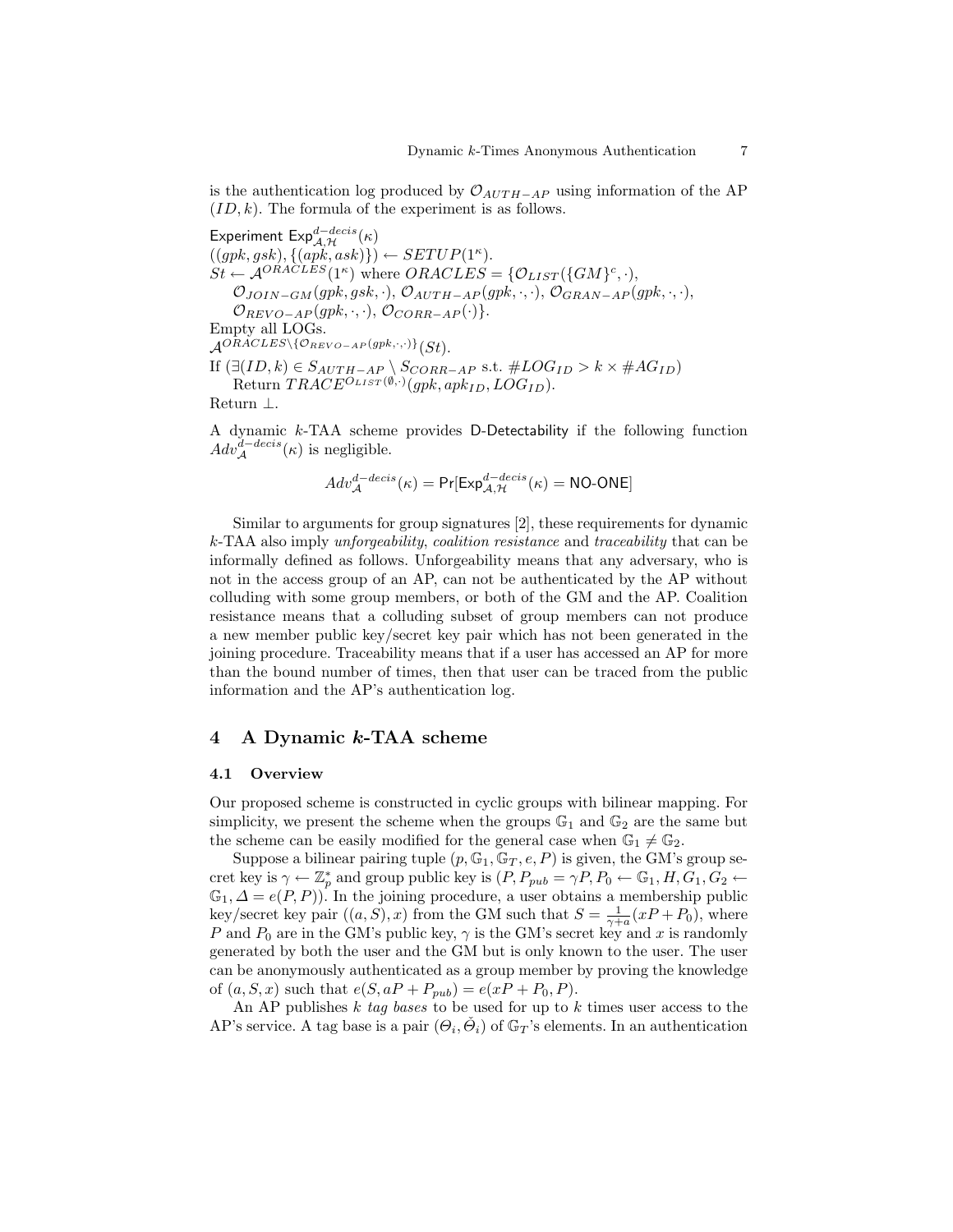execution, a group member interacts with the AP and constructs a tag  $(\Gamma, \check{\Gamma}) =$  $(\Theta_i^x, (\Delta^l \check{\Theta}_i)^x)$  to be sent to the AP, where  $\Delta = e(P, P)$ , and the AP has randomly selected l. The group member also proves the knowledge of  $(i, x)$  satisfying the above equation. If the member uses the same tag base to compute another tag  $(\Gamma', \check{\Gamma}') = (\Theta_i^x, (\Delta^{l'}\check{\Theta}_i)^x)$ , anyone can find these from the AP's authentication log (since  $\Gamma = \Gamma'$ ) and use it to compute  $(\check{\Gamma}/\check{\Gamma}')^{1/(l-l')} = \Delta^x$ , which is published in the joining procedure. However, if the member does not use the same tag base twice, based on the DBDH assumption his anonymity is protected. Similar to [6], we will use dynamic accumulators to provide the dynamic property. However we will use a new accumulator scheme based on the SDH assumption. Each AP has a public key/secret key pair  $((Q, Q_{pub}), s)$ , where  $Q_{pub} = sQ$ . To grant access to a member with a public key  $(a, S)$ , the AP accumulates the value a of the public key into an *accumulated value*  $V \leftarrow (s + a)V$ , and the member obtains the old accumulated value as the witness  $W$ . The member shows that the AP has granted access to him by proving the knowledge of  $(a, W)$  such that  $e(W, aQ + Q_{pub}) = e(V, Q)$ . To revoke access from a member, the AP computes a new accumulated value  $V \leftarrow 1/(s+a)V$ .

# 4.2 Description

# Setup.

For  $GM$ : On input a security parameter  $1^{\kappa}$ , the Bilinear Pairing Instance Generator generates a tuple  $(p, \mathbb{G}_1, \mathbb{G}_T, e, P)$  as in Section 2.2. GM selects  $P_0, H, G_1, G_2$  $\leftarrow \mathbb{G}_1, \gamma \leftarrow \mathbb{Z}_p^*$ , and sets  $P_{pub} = \gamma P$  and  $\Delta = e(P, P)$ . The group public and secret keys are  $gpk = (P, P_{pub}, P_0, H, G_1, G_2, \Delta)$  and  $gsk = \gamma$ , respectively. The identification list LIST of group members is initially empty.

For APs: AP V selects  $Q \leftarrow \mathbb{G}_1$ ,  $s \leftarrow \mathbb{Z}_p^*$ ,  $\Lambda, \Upsilon \leftarrow \mathbb{G}_T$ , and sets  $Q_{pub} = sQ$ . The public and secret keys for the AP are  $apk = (Q, Q_{pub}, \Lambda, \Upsilon)$  and  $ask = s$ , respectively. AP maintains an authentication log LOG, an accumulated value, which is published and updated after granting or revoking a member, and a public archive ARC (as the other public information  $PI$  in the formal model), which is a list of 3-tuples. The first component of the tuple is an element in the public key of a member, who was granted or revoked from accessing the AP. The second component is a single bit indicating whether the member was granted (1) or revoked (0). The third component is the accumulated value after granting or revoking the member. Initially, the accumulated value is set to  $V_0 \leftarrow \mathbb{G}_1$  and LOG and ARC are empty.

# Joining.

A user  $U_i$  can join the group as follows.

- 1. User  $U_i$  selects  $x', r \leftarrow \mathbb{Z}_p^*$ , and sends a commitment  $C' = x'P + rH$  of  $x'$  to the GM.
- 2. The GM sends  $y, y' \leftarrow \mathbb{Z}_p^*$  to  $U_i$ .
- 3. User  $U_i$  computes  $x = y + x'y'$  and  $(C, \beta) = (xP, \Delta^x)$ , then adds new data  $(i, \beta)$  to the identification list LIST. Next,  $U_i$  sends  $(C, \beta)$  to the GM with a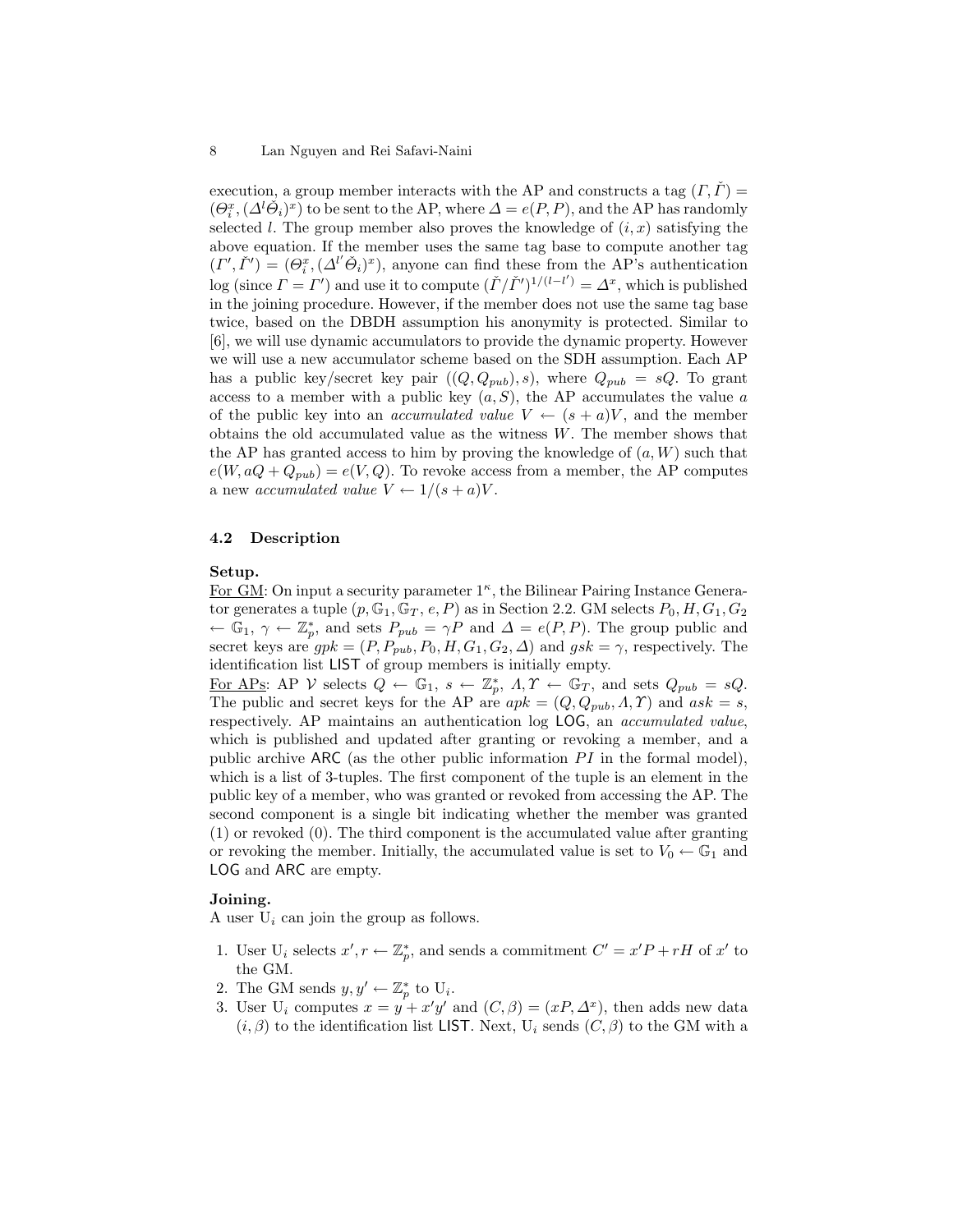standard proof  $Proof_1 = PK{(x,r'): C = xP \wedge yP + y'C' - C = r'H}$  to show that C is correctly computed from  $C', y, y'$  and  $U_i$  knows x satisfying  $C = xP$ .

- 4. The GM verifies that  $(i, \beta)$  is an element of the LIST,  $\beta = e(C, P)$  and the proof is valid. Then, the GM generates  $a \leftarrow \mathbb{Z}_p^*$  different from all corresponding previously generated values, computes  $S = \frac{1}{\gamma+a}(C+P_0)$ , and sends  $(S, a)$ to user  $U_i$ .
- 5. User  $U_i$  confirms that equation  $e(S, aP + P_{pub}) = e(C + P_0, P)$  is satisfied. The new member  $U_i$ 's secret key is  $msk = x$ , and his public key is  $mpk = x$  $(a, S, C, \beta).$

### Bound announcement.

An AP publishes his identity ID and a number k as the bound. Let  $(\Theta_j, \check{\Theta}_j)$  =  $\mathcal{H}_{\mathbb{G}_T\times\mathbb{G}_T}(ID, k, j)$  for  $j = 1, ..., k$ . We call  $(\Theta_j, \check{\Theta}_j)$  the  $j^{th}$  tag base of the AP.

# Granting access.

An AP grants access to a user  $U_i$  with public key  $mpk = (a, \cdot, \cdot, \cdot)$  as follows. Suppose there are  $j$  tuples in the AP's ARC and the AP's current accumulated value is  $V_j$ . The AP computes a new accumulated value  $V_{j+1} = (s+a)V_j$ , adds  $(a, 1, V_{i+1})$  to his ARC. The user U<sub>i</sub> can form his access key  $mak = (j+1, W)$ , where  $W = V_i$ . The user keeps a counter  $\iota$ , which is initially set to 0.

# Revoking access.

An AP revokes access from a user  $U_i$  with public key  $mpk = (a, \cdot, \cdot, \cdot)$  as follows. Suppose there are  $j$  tuples in the AP's ARC and the AP's current accumulated value is  $V_j$ . The AP computes a new accumulated value  $V_{j+1} = 1/(s+a)V_j$ , and adds  $(a, 0, V_{j+1})$  to ARC.

### Authentication.

An AP  $(ID, k)$ , whose public key and current accumulated value are  $apk =$  $(Q, Q_{pub}, \Lambda, \Upsilon)$  and V respectively, authenticates a member M with public and secret keys  $mpk = (a, S, C, \beta)$  and  $msk = x$ , respectively, as follows.

- 1. Member M increases counter  $\iota$ . If value  $\iota > k$ , then M sends  $\bot$  to the AP and stops. Otherwise, M runs the algorithm Update (see Section 4.3 for this algorithm) to update his access key  $mak = (j, W)$ .
- 2. The AP sends a random integer  $l \leftarrow \mathbb{Z}_p^*$  to M.
- 3. Member M computes tag  $(\Gamma, \check{\Gamma}) = (\Theta_{\iota}^{x}, (\Delta^{l} \check{\Theta}_{\iota})^{x})$  using the  $\iota^{th}$  tag base  $(\Theta_t, \check{\Theta}_t)$ , and sends  $(\Gamma, \check{\Gamma})$  to the AP with  $Proof_2 = PK\{(\iota, a, S, x, W): \Gamma =$  $\hat{\Theta}^x_t \wedge \breve{\varGamma} = (\varDelta^l \check{\varTheta}_\iota)^x \wedge e(S,aP+P_{pub}) = e(xP+P_0,P) \wedge e(W,aQ+Q_{pub}) =$  $e(V,Q)$ .
- 4. If the proof is valid and if  $\Gamma$  is different from all corresponding tags in the AP's LOG, the AP adds tuple  $(\Gamma, \Gamma, l)$  and the proof to the LOG, and outputs accept. If the proof is valid and  $\Gamma$  is already written in the LOG, the AP adds tuple  $(\Gamma, \Gamma, l)$  and the proof to the LOG, outputs (detect, LOG) and stops. If the proof is invalid, the AP outputs reject and stops.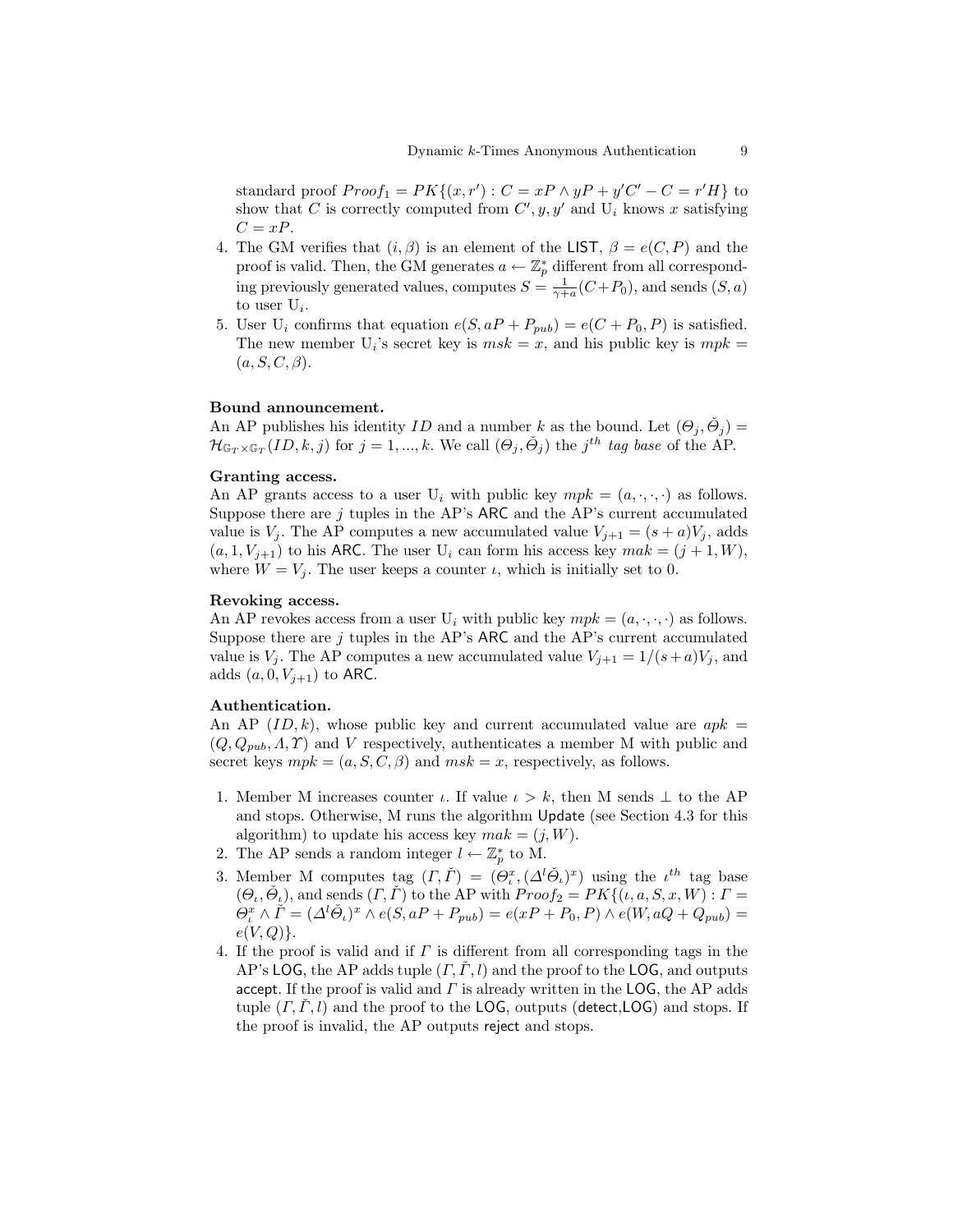### Public tracing.

The identity of a malicious user can be traced from an AP's LOG as follows.

- 1. Look for two entries  $(\Gamma, \check{\Gamma}, \mathit{l}, \mathit{Proof})$  and  $(\Gamma', \check{\Gamma}', \mathit{l}', \mathit{Proof}')$  in the LOG, such that  $\Gamma = \Gamma'$  and  $l \neq l'$ , and that *Proof* and *Proof'* are valid. If no such entry can be found, output NO-ONE.
- 2. Compute  $\beta = (\check{\Gamma}/\check{\Gamma}')^{1/(\hat{l}-l')} = ((\Delta^l \check{\Gamma})^x/(\Delta^{l'} \check{\Gamma}')^x)^{1/(l-l')} = \Delta^x$ , and look for a pair  $(i, \beta)$  from the LOG. Output member identity i, or if no such  $(i, \beta)$ can be found conclude that the GM has deleted some data from the LOG, and output GM.

### 4.3 Details

#### $Proof<sub>2</sub>$ .

The member M computes the proof as follows:

- 1. Select  $v \leftarrow \mathbb{Z}_p^*$ , and compute the perfect commitment  $\Omega = \Lambda^x \Upsilon^v$  of x.
- 2. Publish  $\Omega$  and proofs of knowledge of the following:
	- $-$  P  $Proof_{2a} = PK\{(\iota, x, v) : \Gamma = \Theta_{\iota}^{x} \wedge \check{\Gamma} = (\Delta^{l} \check{\Theta}_{\iota})^{x} \wedge \Omega = \Lambda^{x} \Upsilon^{v}\}.$
	- $Proof_{2b}$  =  $PK{(a, S, x, W, v)} : e(S, aP + P_{pub}) = e(xP + P_0, P) \wedge$  $e(W, aQ + Q_{pub}) = e(V, Q) \wedge \Omega = \Lambda^x \Upsilon^v$ .

The  $Proof_{2a}$  can be constructed the same as proof 1 in [15] using the standard techniques. We describe  $Proof_{2b}$  as follows. Most of the pairing operations can be pre-computed.

- 1. Generate  $r_1, r_2, r_3, k_0, ..., k_8 \leftarrow \mathbb{Z}_p$  and compute  $U_1 = S + r_1 H$ ;  $U_2 = W +$  $r_2H$ ;  $R = r_1G_1 + r_2G_2 + r_3H$ ;  $T_1 = k_1G_1 + k_2G_2 + k_3H$ ;  $T_2 = k_4G_1 +$  $k_5G_2 + k_6H - k_7R; I\!I_1 = e(P, P)^{k_0}e(U_1, P)^{-k_7}e(H, P)^{k_4}e(H, P_{pub})^{k_1}; I\!I_2 =$  $e(U_2, Q)^{-k_7} e(H, Q)^{k_5} e(H, Q_{pub})^{k_2};$   $\Pi_3 = \Lambda^{k_0} \Upsilon^{k_8}$
- 2. Compute  $c = \mathcal{H}_{\mathbb{Z}_p}(P||P_{pub}||P_0||H||G_1||G_2||\Delta||Q||Q_{pub}||A||T||\Omega||ID||k||l||V$  $||U_1||U_2||R||T_1||T_2||H_1||T_2||T_3$
- 3. Compute in  $\mathbb{Z}_p$ :  $s_0 = k_0 + cx$ ;  $s_1 = k_1 + cr_1$ ;  $s_2 = k_2 + cr_2$ ;  $s_3 = k_3 + cr_3$ ;  $s_4 = k_4 + cr_1a$ ;  $s_5 = k_5 + cr_2a$ ;  $s_6 = k_6 + cr_3a$ ;  $s_7 = k_7 + ca$ ;  $s_8 = k_8 + cv$
- 4. Output  $(U_1, U_2, R, c, s_0, ..., s_8)$

Verification of  $Proof_{2b}$ . Checking the following equation  $c \stackrel{?}{=} {\cal H}_{\mathbb{Z}_p}(P||P_{pub}||P_0||H)$  $||G_1||G_2||\Delta||Q||Q_{pub}||\Lambda||T||\Omega||ID||k||l||V||U_1||U_2||R||s_1G_1+s_2G_2+s_3H-cR||$  $s_4G_1 + s_5G_2 + s_6H - s_7R||e(P, P)^{s_0}e(U_1, P)^{-s_7}e(H, P)^{s_4}e(H, P_{pub})^{s_1}e(P_0, P)^{c_5}$  $e(U_1, P_{pub})^{-c}||e(U_2, Q)^{-s_7}e(H, Q)^{s_5}e(H, Q_{pub})^{s_2}e(V, Q)^c e(U_2, Q_{pub})^{-c}||\varLambda^{s_0}\varUpsilon^{s_8}$  $\Omega^{-c}$ ).

### Update.

Suppose the AP's ARC currently has  $n$  tuples, the member M with the public key  $(a, \cdot, \cdot, \cdot)$  and the access key  $(j, W_j)$  computes a new access key as follows.

for  $(k = j + 1; k + +; k \leq n)$  do

retrieve from ARC the  $k^{th}$  tuple  $(u, b, V_k);$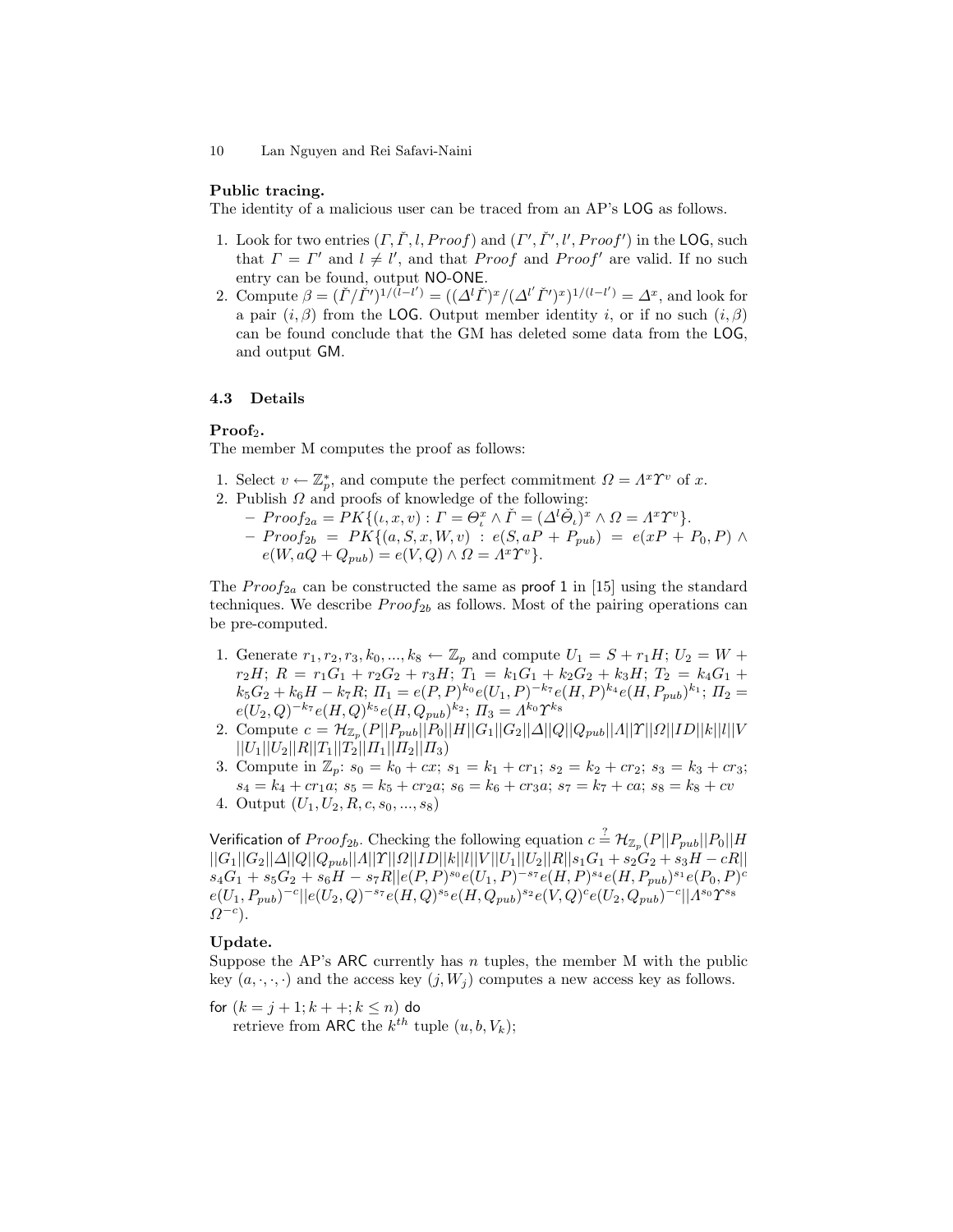if  $b = 1$ , then  $W_k = V_{k-1} + (u - a)W_{k-1}$ else  $W_k = (1/(u-a))(W_{k-1} - V_k)$  end if; end for; return  $(n, W_n);$ 

## Public Inspection.

Any party can run this algorithm to assure the correctness of an AP's public archive ARC. With such an algorithm, we can assume that ARC is always updated correctly. Any party, after a change on ARC, can retrieve the new tuple  $(u, b, V_k)$ . If  $(b = 1)$  then he checks if  $e(V_{k-1}, aQ + Q_{pub}) \stackrel{?}{=} e(V_k, Q)$ ; otherwise, he checks if  $e(V_k, aQ + Q_{pub}) \stackrel{?}{=} e(V_{k-1}, Q);$ 

# 4.4 Correctness and Security

Correctness and security of our scheme is stated in Theorem 1, whose proof can be found in the full version [14].

Theorem 1. In the random oracle model and the list oracle model, our dynamic k-TAA scheme provides (i) Correctness; (ii) D-Anonymity under the Decisional Bilinear Diffie-Hellman assumption; (iii) D-Detectability under the q-Strong Diffie-Hellman assumption, where q is the upper bound of the group size; (iv) D-Exculpability for users under the Discrete Log assumption on  $\mathbb{G}_1$ ; (v) D-Exculpability for the GM under the q-Strong Diffie-Hellman assumption, where q is the upper bound of the group size.

Theorem 1's proof is based on the following lemmas, definition and theorem. Lemma 1's proof can be found in the full version [14].

**Lemma 1.** Under the Discrete Log assumption on  $\mathbb{G}_1$ , the interactive protocol corresponding to  $Proof_2$  by the Fiat-Shamir heuristic [8] is an honest verifier perfect zero-knowledge proof.

Lemma 2. Suppose a PPT adversary can corrupt all APs and all users and can query the oracle  $\mathcal{O}_{JOIN-GM}$ . Let  $S = \{((a_i, S_i, \cdot, \cdot), x_i)\}_{i=1}^q$  be the set of public key/secret key pairs of all member which are obtained by the adversary using  $\mathcal{O}_{JOIN-GM}$ . If the adversary can output a new valid member public key/secret key pair  $((a^*, S^*, \cdot, \cdot), x^*) \notin S$ , then the q-SDH assumption does not hold.

*Proof.* Suppose there is a PPT adversary A such that from set  $S = \{((a_i, S_i, \cdot, \cdot)$  $(x_i)$ <sup>q</sup><sub>i=1</sub> of public key/secret key pairs of all members, obtained by  $\mathcal{O}_{JOIN-GM}$ , A can generate the public key/secret key pair  $((a^*, S^*, \cdot, \cdot), x^*) \notin S$  of a new valid member. We show a construction of a PPT adversary  $\beta$  that can break the q-SDH assumption. Suppose a tuple *challenge* =  $(Q, zQ, \ldots, z^qQ)$  is given, where  $z \leftarrow \mathbb{Z}_p^*$ , we show that  $\mathcal{B}$  can compute  $(c, 1/(z + c)Q)$ , where  $c \in \mathbb{Z}_p$  with non-negligible probability. We consider two cases.

Case 1: This is a trivial case, where A outputs  $S^* \in \{S_1, ..., S_q\}$  with nonnegligible probability. In this case,  $\mathcal{B}$  chooses  $\gamma \leftarrow \mathbb{Z}_p^*$  and  $H, G_1, G_2 \leftarrow \mathbb{G}_1$ , gives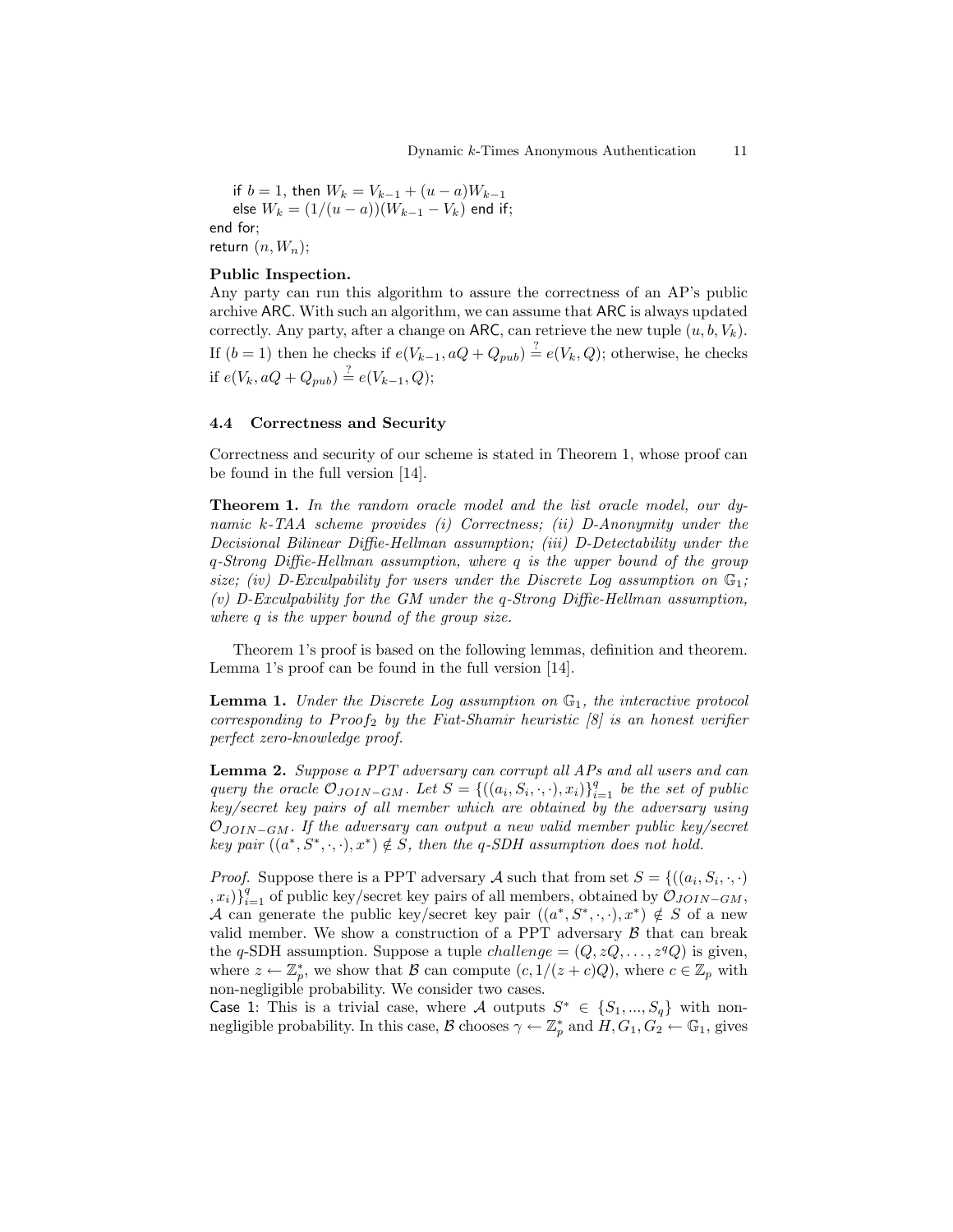A the group public key  $(P = Q, P_{pub} = \gamma P, P_0 = zQ, H, G_1, G_2, \Delta = e(P, P)),$ simulates a GM and a set of possible users, and simulates a set of possible APs with their public/secret key pairs. Then B can simulate the oracle  $\mathcal{O}_{JOIN-GM}$ that A needs to access. Suppose a set of keys  $S = \{((a_i, S_i, \cdot, \cdot), x_i)\}_{i=1}^q$  is generated and A outputs a new  $((a^*,S^*,\cdot,\cdot),x^*)$  with non-negligible probability such that  $S^* \in \{S_1, ..., S_q\}$ . Suppose  $S^* = S_j$ , where  $j \in \{1, ..., q\}$ , then  $\frac{1}{a^* + \gamma}(x^*P + P_0) = \frac{1}{a_j + \gamma}(x_jP + P_0)$ , so  $(a_j - a^*)P_0 = (a^*x_j - a_jx^* + x_j\gamma - x^*\gamma)P$ . Therefore, z is computable by  $\beta$  from this, and so is  $(c, 1/(z + c)Q)$ , for any  $c \in \mathbb{Z}_p$ .

Case 2: This is when the first case does not hold. That means A outputs  $S^* \notin$  $\{S_1, ..., S_q\}$  with non-negligible probability. Then  $\beta$  plays the following game:

- 1. Generate  $\alpha, a_i, x_i \leftarrow \mathbb{Z}_p^*, i = 1, ..., q$ , where  $a_i$ s are different from one another, and choose  $m \leftarrow \{1, ..., q\}.$
- 2. Suppose  $\gamma = z a_m$  ( $\beta$  does not know  $\gamma$ ). Then  $\beta$  can compute the following  $P, P_{pub}, P_0$  from the tuple *challenge*.

$$
P = \prod_{i=1, i \neq m}^{q} (z + a_i - a_m)Q
$$
  
\n
$$
P_{pub} = \gamma P = (z - a_m) \prod_{i=1, i \neq m}^{q} (z + a_i - a_m)Q
$$
  
\n
$$
P_0 = \alpha \prod_{i=1}^{q} (z + a_i - a_m)Q - x_m \prod_{i=1, i \neq m}^{q} (z + a_i - a_m)Q
$$

- 3. Generate  $H, G_1, G_2 \leftarrow \mathbb{G}_1$  and give A the group public key  $(P, P_{pub}, P_0, H, P_1, P_2)$  $G_1, G_2, \Delta = e(P, P)$ . Simulate a GM, a set of possible users and a set of possible APs with their public/secret key pairs.
- 4. B can simulate the oracle  $\mathcal{O}_{JOIN-GM}$  that A needs to access as follows. Suppose A wants an execution of the joining procedure between the GM (controlled by  $\mathcal{B}$ ) and a user (controlled by  $\mathcal{A}$ ). As being able to extract information from  $A$ , after receiving the commitment  $C'$  from  $A$ ,  $B$  can find  $x', r$  and generate  $y, y', a$  in the joining procedure so that the prepared  $a_i, x_i$ above are computed in the protocol to be the corresponding parts of the user i's keys. B can compute  $S_i$  as follows:

- If 
$$
i = m
$$
, then

$$
S_m = \frac{1}{a_m + \gamma}(x_m P + P_0) = \alpha \prod_{i=1, i \neq m}^{q} (z + a_i - a_m)Q
$$

This is computable from the tuple challenge.

– If  $i \neq m$ , then

$$
S_i = \frac{1}{a_i + \gamma} (x_i P + P_0) =
$$
  

$$
(x_i - x_m) \prod_{j=1, j \neq m, i}^{q} (z + a_j - a_m) Q + \alpha \prod_{j=1, j \neq i}^{q} (z + a_j - a_m) Q
$$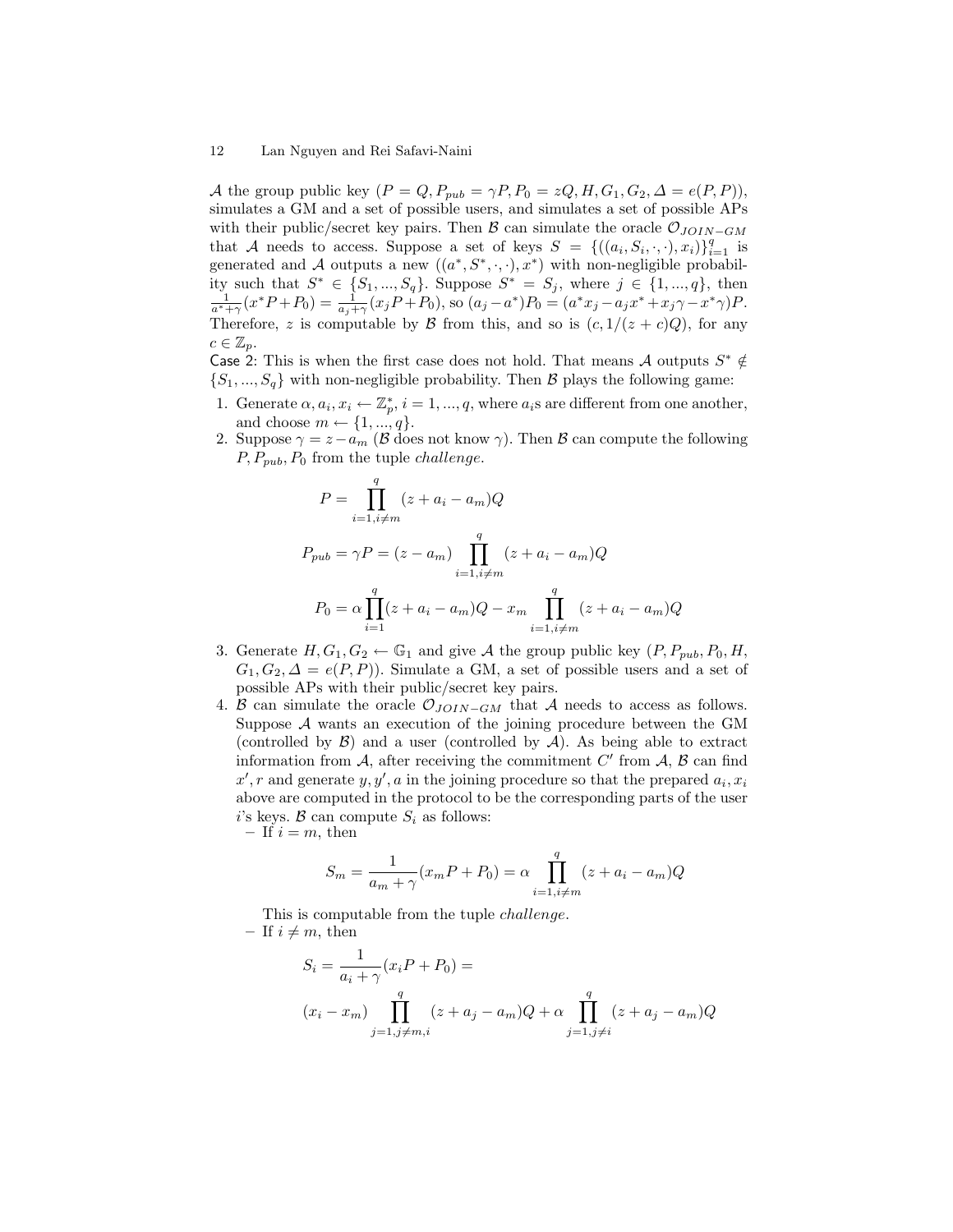This is computable from the tuple *challenge*. 5. Get the output  $((a^*,S^*,\cdot,\cdot),x^*)$  from A, where

$$
S^* = \frac{1}{a^* + \gamma}(x^*P + P_0) = \frac{1}{z + a^* - a_m}(\alpha z + x^* - x_m) \prod_{i=1, i \neq m}^{q} (z + a_i - a_m)Q
$$

We can see that the case  $\alpha z + x^* - x_m = \alpha (z + a^* - a_m)$  happens with negligible probability, as it results in  $S^* = S_m$ . So the case  $\alpha z + x^* - x_m \neq \alpha (z + a^* - a_m)$ happens with non-negligible probability  $\epsilon_1$ . Suppose in this case, the probability that  $a^* \in \{a_1, ..., a_q\}$  is  $\epsilon_2$ . Then the probability that  $a^* \notin \{a_1, ..., a_q\} \setminus \{a_m\}$  is  $\epsilon_1 - \frac{q-1}{q} \epsilon_2$  (as  $m \leftarrow \{1, ..., q\}$ ), which is also non-negligible if q is bound by a polynomial of l. If  $\alpha z + x^* - x_m \neq \alpha(z + a^* - a_m)$  and  $a^* \notin \{a_1, ..., a_q\} \setminus \{a_m\},$ then  $\frac{1}{z+a^*-a_m}Q$  is computable from the tuple *challenge* and S<sup>\*</sup> and so B<sup>3</sup> can compute  $(c, \frac{1}{z+c}Q)$ , where  $c = a^* - a_m$ .

#### 4.5 Relationship between DBDH and  $(l, m, n)$ -DBDH assumptions

We now present the  $(l, m, n)$ -Decisional Bilinear Diffie-Hellman assumption and show that it is weaker than the DBDH assumption in Theorem 2.

 $(l, m, n)$ -Decisional Bilinear Diffie-Hellman Assumption. For every PPT algorithm A, the following function  $Adv_{\mathcal{A}}^{(l,m,n)}\text{-DBDH}_{(\kappa)}$  is negligible.

$$
Adv_{\mathcal{A}}^{(l,m,n)-DBDH}(\kappa) = |Pr[\mathcal{A}(\mathbf{t}, \{x_u P\}_{u=0}^l, \{e(P, P)^{x_u y_v z_w}\}_{(u,v,w)=(0,1,1)}^{(l,m,n)}) = 1] - Pr[\mathcal{A}(\mathbf{t}, \{P_u\}_{u=0}^l, \{T_{uvw}\}_{(u,v,w)=(0,1,1)}^{(l,m,n)}) = 1]|
$$

where  $\mathbf{t} = (p, \mathbb{G}_1, \mathbb{G}_T, e, P) \leftarrow \mathcal{G}(1^{\kappa})$  and  $x_u, y_v, z_w \leftarrow \mathbb{Z}_p^*, P_u \leftarrow \mathbb{G}_1, \Gamma_{u,v,w} \leftarrow$  $\mathbb{G}_T$ , for  $(u, v, w) = (0, 1, 1)...(l, m, n)$ .

**Theorem 2.** If the DBDH assumption holds then the  $(l, m, n)$ -DBDH assumption also holds.

*Proof.* We first prove that if the DBDH assumption holds, then the  $(1, 1, 1)$ -DBDH assumption holds. We show that if a PPT algorithm  $A$  has non-negligible  $Adv_{\mathcal{A}}^{(1,1,1)}$ -DBDH $(\kappa)$  (i.e. the  $(1,1,1)$ -DBDH assumption does not hold), then we can build an algorithm B that has non-negligible  $Adv_B^{DBDH}(\kappa)$  (i.e. the DBDH assumption does not hold). Suppose  $a, b, c \in \mathbb{Z}_p^*$  and  $\Gamma \in \mathbb{G}_T^*$ , we observe that if a and b are uniformly distributed in  $\mathbb{Z}_p^*$ , then  $x = ab$  is also uniformly distributed in  $\mathbb{Z}_p^*$  and if  $\Gamma$  is uniformly distributed in  $\mathbb{G}_T^*$ , then s is also uniformly distributed in  $\mathbb{Z}_p^*$ , where  $\Gamma = e(P, P)^s$ . So to distinguish between  $(aP, bP, cP, e(P, P)^{abc})$  and  $(aP, bP, cP, \Gamma)$ , the algorithm B can choose an uniformly random  $d \in \mathbb{Z}_p^*$  and simply return the output by A when it takes as input  $(t, \{dP, dcP\}, \{e(aP, bP)^d, e(P, P)^{abcd}\})$  or  $(t, \{dP, dcP\}, \{e(aP, bP)^d, \Gamma^d\}).$ 

We now prove that if the  $(l, m, n)$ -DBDH assumption and the  $(1, 1, 1)$ -DBDH assumption hold, then the  $(l + 1, m, n)$ -DBDH assumption holds. We show that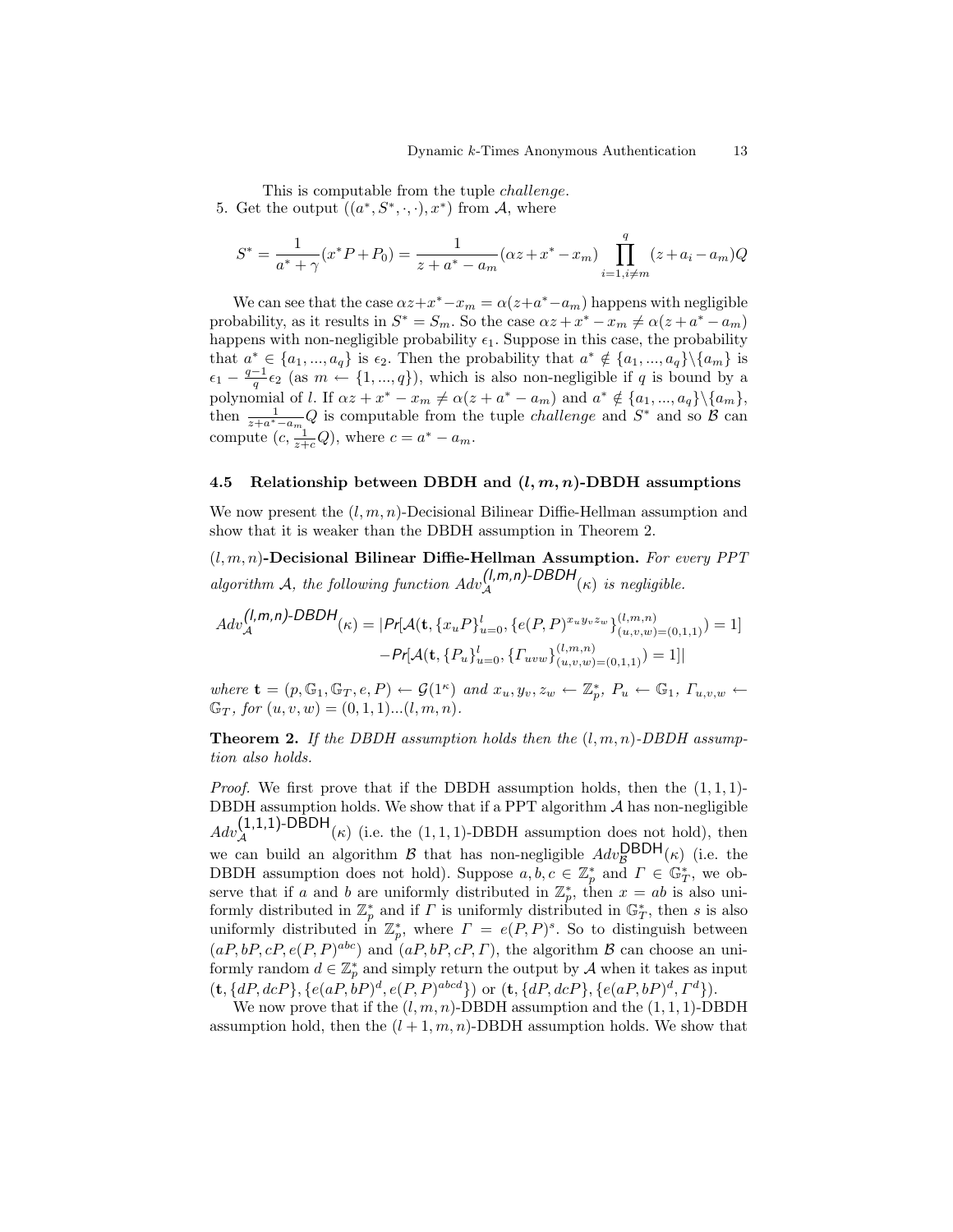if a PPT algorithm  $A$  has non-negligible

 $Adv_{\mathcal{A}}^{(l+1,m,n)\text{-DBDH}}(\kappa)$  (i.e. the  $(l+1,m,n)\text{-DBDH}$  assumption does not hold), then we can build a PPT algorithm  $\beta$  that has non-negligible

 $Adv_{\mathcal{B}}^{(l,m,n)\text{-DBDH}}(\kappa)$  (i.e. the  $(l,m,n)\text{-DBDH}$  assumption does not hold) or has non-negligible  $Adv^{(1,1,1)-\sf DBDH}_{\sf(\kappa)}$  (i.e. the (1, 1, 1)-DBDH assumption does not hold). We define the following sets

$$
\mathbf{S}_{1} = \{ (\{x_{u}P\}_{u=0}^{l+1}, \{e(P,P)^{x_{u}y_{v}z_{w}}\}_{(u,v,w)=(0,1,1)}^{(l+1,m,n)}) \mid x_{u}, y_{v}, z_{w} \leftarrow \mathbb{Z}_{p}^{*} \}
$$
\n
$$
\mathbf{S}_{2} = \{ (\{P_{u}\}_{u=0}^{l+1}, \{T_{uvw}\}_{(u,v,w)=(0,1,1)}^{(l+1,m,n)}) \mid P_{u} \leftarrow \mathbb{G}_{1}; T_{u,v,w} \leftarrow \mathbb{G}_{T}; r \leftarrow \mathbb{Z}_{p}^{*};
$$
\n
$$
P_{l+1} = rP_{l}; T_{(l+1)vw} = \Gamma_{lvw}^{r} \}
$$
\n
$$
\mathbf{S}_{3} = \{ (\{P_{u}\}_{u=0}^{l+1}, \{T_{uvw}\}_{(u,v,w)=(0,1,1)}^{(l+1,m,n)}) \mid P_{u} \leftarrow \mathbb{G}_{1}; T_{u,v,w} \leftarrow \mathbb{G}_{T} \}
$$

A non-negligible  $Adv^{(\textsf{I+1},\textsf{m},\textsf{n})\text{-DBDH}}_{\mathcal{A}}(\kappa)$  means that  $\mathcal A$  can distinguish between a random element of  $S_1$  and a random element of  $S_3$ . It means  $A$  can distinguish either between a random element of  $S_1$  and a random element of  $S_2$  or between a random element of  $S_2$  and a random element of  $S_3$ . We consider these 2 cases:

- We show that if A can distinguish between a random element of  $S_1$  and a random element of  $S_2$ , then we can build an algorithm  $\beta$  that has nonnegligible  $Adv^{(l,m,n)-DBDH}_B(\kappa)$ . Suppose  $B$  is given an input  $(\mathbf{t}, \{P'_u\}_{u=0}^l,$  $\{ \Gamma'_{uvw}\}_{(u,v,w)=(0,1,1)}^{(l,m,n)}$ ,  $\beta$  chooses an uniformly random x and computes  $P'_{l+1}$ <br>=  $xP'_{l}$  and  $\Gamma'_{(l+1)vw} = \Gamma'_{low}$ , for  $v = 1,...,m$  and  $w = 1,...,n$ .  $\beta$  then return the output from A when it takes as input  $(\mathbf{t}, \{P'_u\}_{u=0}^{l+1}, \{P'_{uvw}\}_{(u,v,w)=(0,1,1)}^{(l+1,m,n)}).$ We show that if A can distinguish between a random element of  $S_2$  and
- a random element of  $S_3$ , then we can build an algorithm  $\beta$  that has nonnegligible  $Adv^{(1,1,1)-\sf DBDH}_B(\kappa)$ . Suppose  $\mathcal B$  is given an input $(\mathbf t, \{P'_l, P'_{l+1}\},$  $\{\Gamma'_{lmn},\Gamma'_{(l+1)mn}\}\)$ . B chooses  $P'_{u} \leftarrow \mathbb{G}_1, \Gamma'_{u,v,w} \leftarrow \mathbb{G}_T$ , for  $(u, v, w) = (0, 1, 1)$  $\cdots (l-1, m, n)$ . B then return the output from A when it takes as input  $(\mathbf{t}, \{P'_u\}_{u=0}^{l+1}, \{P'_{uvw}\}_{(u,v,w)=(0,1,1)}^{(l+1,m,n)}).$

Therefore, if the PPT algorithm A has non-negligible  $Adv_{\mathcal{A}}^{(l+1,m,n)}\text{-DBDH}_{(\kappa),}$ then the algorithm  $\mathcal B$  has either non-negligible  $Adv_B^{(1,m,n)}$ -DBDH $_{(\kappa)}$  or nonnegligible  $Adv_{\mathcal{B}}^{(1,1,1)\text{-DBDH}}(\kappa)$ .

It can be similarly proved that if the  $(l, m, n)$ -DBDH assumption and the  $(1, 1, 1)$ -DBDH assumption hold, then the  $(l, m + 1, n)$ -DBDH assumption and the  $(l, m, n + 1)$ -DBDH assumption hold. Therefore, by induction, Theorem 2 has been proved.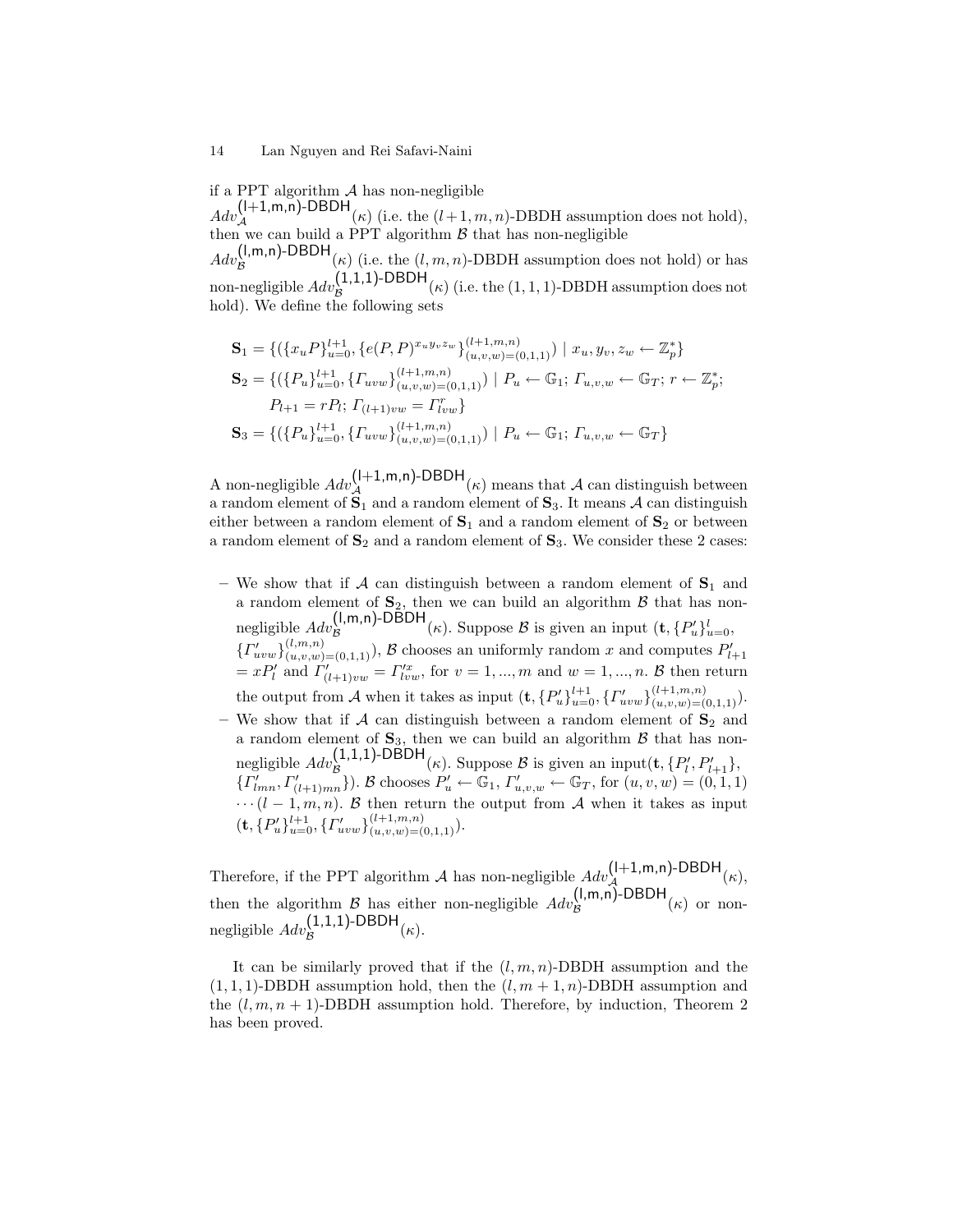### 4.6 A new k-TAA scheme

A dynamic k-TAA scheme can be converted into an ordinary k-TAA as follows. The setup procedure remains the same, except that the APs do not obtain any key, do not maintain any access group and other public information. The joining, the bound announcement and the public tracing procedures remain the same. The granting access and revoking access procedures are removed. In the authentication procedure for dynamic k-TAA, a user needs to prove to an AP three conditions: (i) he has been registered as a group member; (ii) he is in the access group of the AP; and (iii) he has not accessed the AP more than the allowable number of times. For ordinary  $k$ -TAA, the user do not have to prove condition (ii) and just needs to prove two conditions (i) and (iii).

Using the above approach we can construct a  $k$ -TAA scheme from the proposed dynamic scheme. The k-TAA scheme has the following differences with the dynamc one. In the setup procedure, the for APs part is removed and only the part for GM is performed. The joining, the bound announcement and the public tracing procedures remain the same. There is no granting access or revoking access. In the authentication procedure, a different  $Proof_{2b}$  is used and there is no Update or Public Inspection algorithm. Security of the ordinary scheme is stated in Theorem 3. The authentication procedure and Theorem 3's proof are provided in the full version [14].

Theorem 3. In the random oracle model and the list oracle model, our k-TAA scheme provides (i) Correctness; (ii) Anonymity under the Decisional Bilinear Diffie-Hellman assumption; (iii) Detectability under the q-Strong Diffie-Hellman assumption, where q is the upper bound of the group size; (iv) Exculpability for users under the Discrete Logarithm assumption on  $\mathbb{G}_1$ ; (v) Exculpability for the GM under the q-Strong Diffie-Hellman assumption, where q is the upper bound of the group size.

### 4.7 Efficiency

Our schemes have the same desirable features of the TFS04 scheme. The size of a group member's keys does not depend on the group size and the GM can add new members to the group without modifying the public key or secret key of group members. After being registered into the group, a user does not need to contact the GM. Each AP can independently determine his bound. In the dynamic scheme, each AP can independently decide which members are allowed to access his services. Without considering the Update algorithm the computational cost of authentication depends only on the bound of the AP.

Our schemes have higher communication efficiency compared to the TFS04 scheme. For instance, assume the scheme is implemented by an elliptic curve or hyperelliptic curve over a finite field.  $p$  is a 160-bit prime,  $\mathbb{G}_1$  is a subgroup of an elliptic curve group or a Jacobian of a hyperelliptic curve over a finite field of order p.  $\mathbb{G}_T$  is a subgroup of a finite field of size approximately  $2^{1024}$ . Techniques in [9] can be used to compress elements of  $\mathbb{G}_T$  by a factor of three. A possible